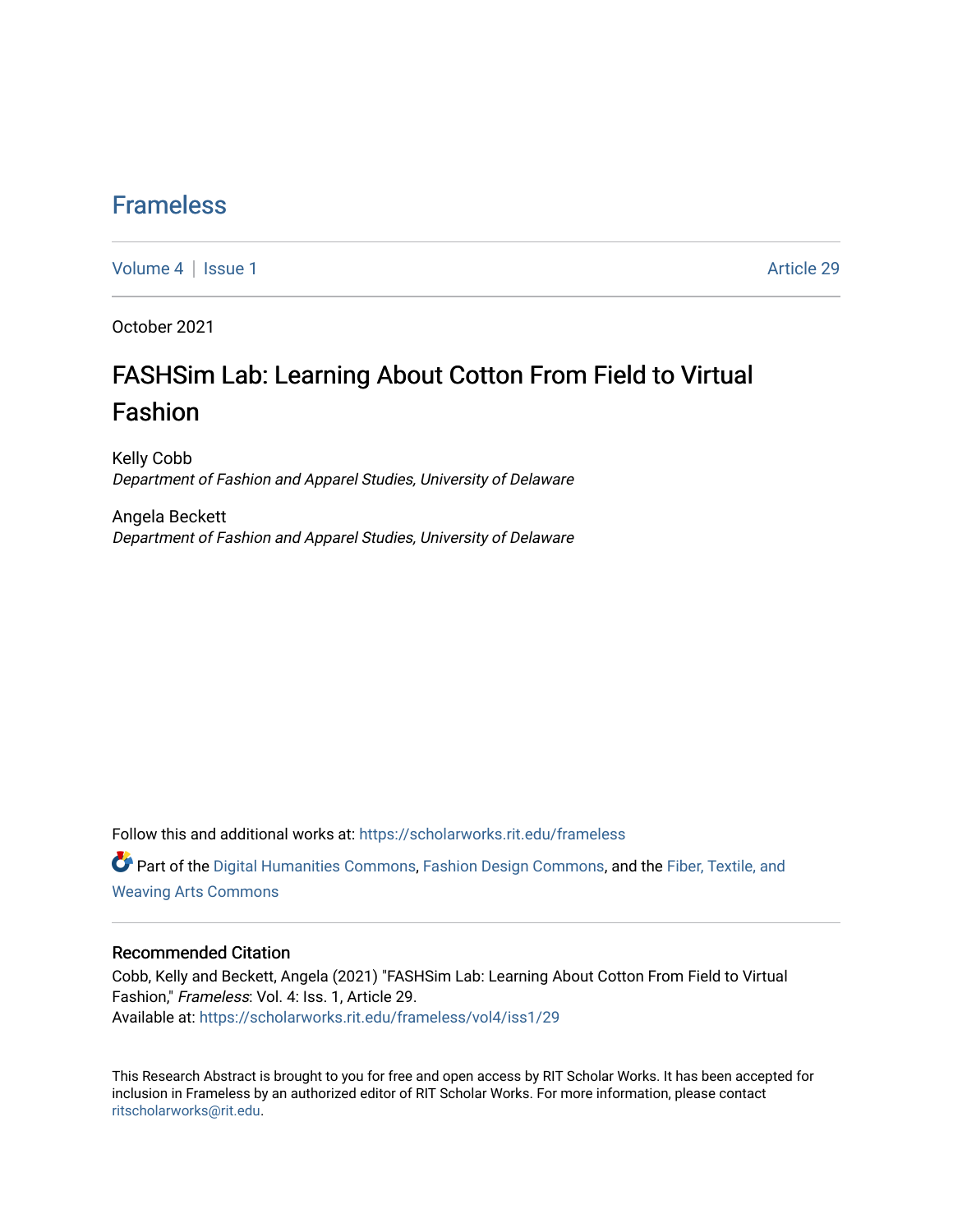# **FRAMELESS**

## **FASHSim Lab: Learning About Cotton From Field to Virtual Fashion**

**Kelly Cobb\*** Department of Fashion and Apparel Studies University of Delaware

**Angela Beckett** Department of Fashion and Apparel Studies University of Delaware

#### **INTRODUCTION**

The global pandemic is clearly illuminating the value and even necessity of online education and remote learning for students around the world (IIIE, 2020.) Virtual modules engage students, substituting valuable learning experiences that are not possible to recreate due to constraints on time and/or materials, or physical meeting ability, demonstrated by the pivot due to COVID. In the virtual lab, students are able to work together, applying course concepts to new situations and contexts, as well as develop data analysis skills. Common in the sciences, this novel concept embeds state-of-the art learning into the textile and apparel curriculum. In the twentieth century, a strong understanding of natural and synthetic fibers, yarn type, structure, and basic finishes was sufficient to develop apparel products. "Students are no longer instructed in textile creation and basic knowledge about cloth. Therefore, they speak of chambray-like cottons and moire-like silks since they have no clue what constructions are all about" (Edelkoort, 2014).

Even before COVID, many physical resources and facilities were shuttered due to the significant cost of maintaining facilities. At the same time, there is an increasing demand for wearable product designers to develop broader, more flexible expertise due to the influx of technology and innovative materials. (Bye and Griffin, 2015).

#### **PURPOSE**

The purpose of this project is to develop and launch a virtual simulation lab focused on cotton fiber and fabric. The virtual labs enable students the opportunity to experiment with cutting-edge technology in an accessible learning environment and carry out experiments not usually possible in a face-to-face course.

*<sup>\*</sup>*Corresponding Author, Kelly Cobb

*Submitted April 15th, 2022*

*Accepted April 15th, 2022*

*Published online April 18th, 2022*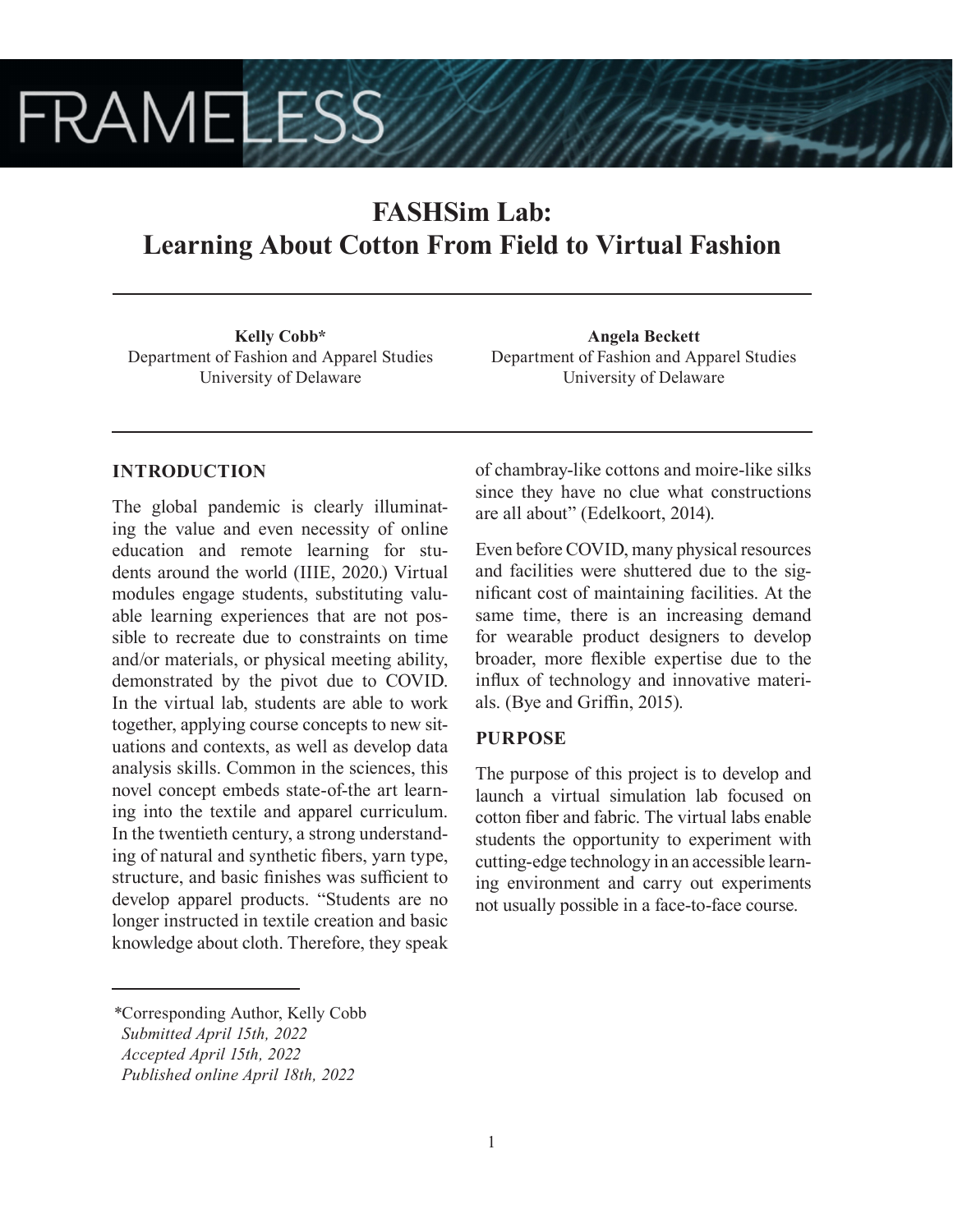**Vol. 4, No. 1 - 2021** *Frameless*

#### **DEVELOPMENT**

To explore opportunities, two low fidelity hybrid labs

(1) fiber exploration and (2) fabric exploration were created in Mozilla hubs. Embedded into the lab were virtual components focusing on fabric parameters and exploration of different cotton fabric weights and constructions. Concurrent with the virtual lab, students examined physical swatch tool kits to get a better tactile understanding of the feel, weight and drape of cotton fabrics. The merging of virtual and tactile methods as well as the creation of hybrid spaces for fashion learning were the goal of this project.

Mozilla hubs was used as the experiment site for both labs. Lab 1 held moving footage of tactile evaluations as well as fabric drape examples that were pre-set into Mozilla hubs. 3D assets showing specific fabrics (cotton denim and cotton velvet) were developed in CLO 3D and imported into Mozilla hubs. A lab procedure was developed and delivered during a class session. Students were asked to review fabrics and create a "best use scenario" that incorporated the functional and aesthetic use of fabric (in the form of a mood board activity.) Lab 2 was developed in Spoke. Text prompts were developed via slide deck and uploaded as jpg images. Assets were developed in CLO 3D and uploaded into Spoke.

Development of beta platforms are complete and will be initially tested in November of 2021 and February of 2022.

#### **INITIAL TESTING**

To conduct the experiment, students will be requested

to give the last 20 minutes of their class for conducting the study. This will be a graded lab activity as part of a textile science class. The students will conduct 2 virtual lab activities (with the use of tactile swatch kit) then answer a series of functional and reflective questions. The collected responses will be analyzed to derive significant influences upon the students' responses. 100 undergraduate students taking a textile science course will be selected for the collection of responses and all the students of that class will be selected as a sample for this study. As undergraduate students are being taken as samples, their age will be between 18 and 23. Participants will be selected in the Fashion and Apparel Studies department, most respondents will be female.

#### **ACKNOWLEDGMENTS**

Partial support for this project made possible by Cotton Incorporated student sponsorship grant.

**Keywords–** *virtual lab, textile science, fashion*